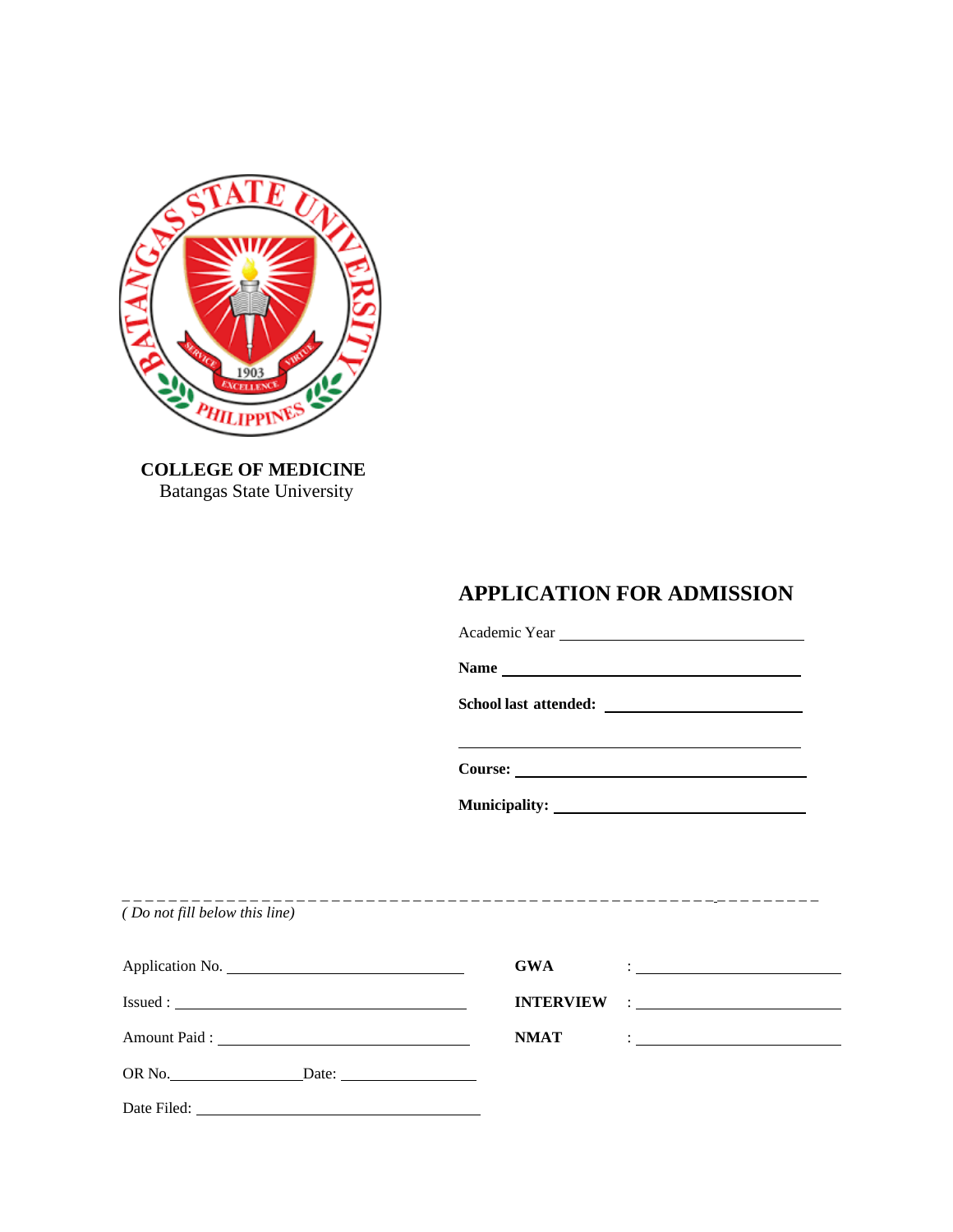## *(Please type or print in ink)*

| Name:             |                                 |                                                                                                                                                                                                                                |                                                                                                          |         |                                                           |        |
|-------------------|---------------------------------|--------------------------------------------------------------------------------------------------------------------------------------------------------------------------------------------------------------------------------|----------------------------------------------------------------------------------------------------------|---------|-----------------------------------------------------------|--------|
|                   | (Family)                        |                                                                                                                                                                                                                                | (First)                                                                                                  |         | (Middle)                                                  |        |
|                   |                                 |                                                                                                                                                                                                                                |                                                                                                          |         |                                                           |        |
|                   |                                 |                                                                                                                                                                                                                                |                                                                                                          | (Month) | (Date)                                                    | (Year) |
| Citizenship:      | Filipino                        |                                                                                                                                                                                                                                |                                                                                                          |         |                                                           |        |
|                   |                                 | Natural-born                                                                                                                                                                                                                   |                                                                                                          |         |                                                           |        |
|                   |                                 | Naturalized (attach supporting papers)                                                                                                                                                                                         |                                                                                                          |         |                                                           |        |
|                   |                                 |                                                                                                                                                                                                                                |                                                                                                          |         |                                                           |        |
|                   |                                 |                                                                                                                                                                                                                                | Telephone (Mobile/Landline): Email Address: Email Address:                                               |         |                                                           |        |
|                   |                                 |                                                                                                                                                                                                                                |                                                                                                          |         |                                                           |        |
|                   | Parents: (Indicate if deceased) |                                                                                                                                                                                                                                |                                                                                                          |         |                                                           |        |
|                   |                                 |                                                                                                                                                                                                                                |                                                                                                          |         |                                                           |        |
|                   |                                 |                                                                                                                                                                                                                                |                                                                                                          |         |                                                           |        |
|                   |                                 |                                                                                                                                                                                                                                |                                                                                                          |         |                                                           |        |
|                   |                                 |                                                                                                                                                                                                                                |                                                                                                          |         |                                                           |        |
|                   |                                 | Address: No. 1998. Address: No. 1998. The Second State of the Second State of the Second State of the Second State of the Second State of the Second State of the Second State of the Second State of the Second State of the  |                                                                                                          |         |                                                           |        |
|                   |                                 | Guardian: (Person supporting you if other than your parents)                                                                                                                                                                   |                                                                                                          |         |                                                           |        |
|                   |                                 | Name: Name and the set of the set of the set of the set of the set of the set of the set of the set of the set of the set of the set of the set of the set of the set of the set of the set of the set of the set of the set o |                                                                                                          |         |                                                           |        |
|                   |                                 |                                                                                                                                                                                                                                |                                                                                                          |         |                                                           |        |
|                   |                                 |                                                                                                                                                                                                                                | Person responsible for you in the city if you are not residing with either your parents or guardian.     |         |                                                           |        |
| Name:             |                                 | <u> 1989 - Johann Stoff, deutscher Stoff, der Stoff, der Stoff, der Stoff, der Stoff, der Stoff, der Stoff, der S</u>                                                                                                          | Occupation:                                                                                              |         | <u> 1980 - John Stein, Amerikaansk politiker (* 1980)</u> |        |
|                   |                                 |                                                                                                                                                                                                                                |                                                                                                          |         |                                                           |        |
|                   |                                 |                                                                                                                                                                                                                                | Educational background: (List in chronological order all the schools you have attended or are attending) |         |                                                           |        |
|                   |                                 |                                                                                                                                                                                                                                |                                                                                                          |         |                                                           |        |
|                   |                                 | Inclusive dates                                                                                                                                                                                                                | Certificates/degrees<br>earned or course                                                                 |         |                                                           |        |
| School / Location |                                 | of attendance                                                                                                                                                                                                                  | currently enrolled in                                                                                    |         | Date received                                             |        |
|                   |                                 |                                                                                                                                                                                                                                |                                                                                                          |         |                                                           |        |
|                   |                                 |                                                                                                                                                                                                                                |                                                                                                          |         |                                                           |        |
|                   |                                 |                                                                                                                                                                                                                                |                                                                                                          |         |                                                           |        |
|                   |                                 |                                                                                                                                                                                                                                |                                                                                                          |         |                                                           |        |
|                   |                                 |                                                                                                                                                                                                                                |                                                                                                          |         |                                                           |        |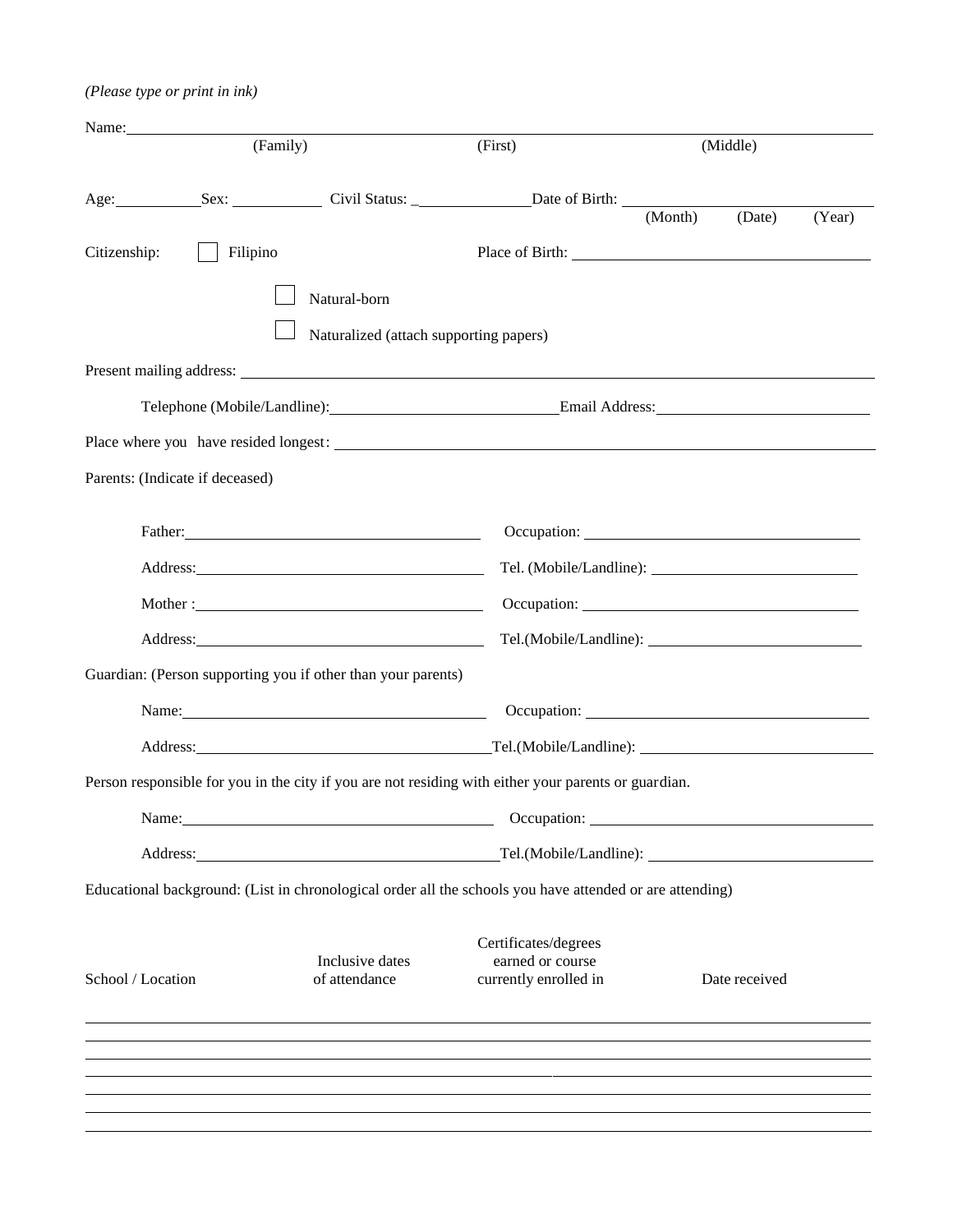Is this the first time you are applying for admission to a medical school?

If not, where, when, (year/s) did you apply, and what happened to your application (s)?

Are you concurrently applying for admission to medical school other than Batangas State University? If so, at what medical school (s)?

#### **ALL APPLICANTS for admission to Batangas State University are REQUIRED to sign a RETURN SERVICE AGREEMENT (RSA) with his/her parent(s)/guardians as co-signatories.**

Please list 3 references who can easily be contacted by the Admissions Committee. References should include two from the last school you attended and one from the community.

and the control of the control of the control of the control of the control of the control of the control of the

Name Address and Telephone Number

<u> 1989 - Johann Barn, mars ann an t-Amhain Aonaich an t-Aonaich an t-Aonaich ann an t-Aonaich ann an t-Aonaich</u>

**Signature** 

Date